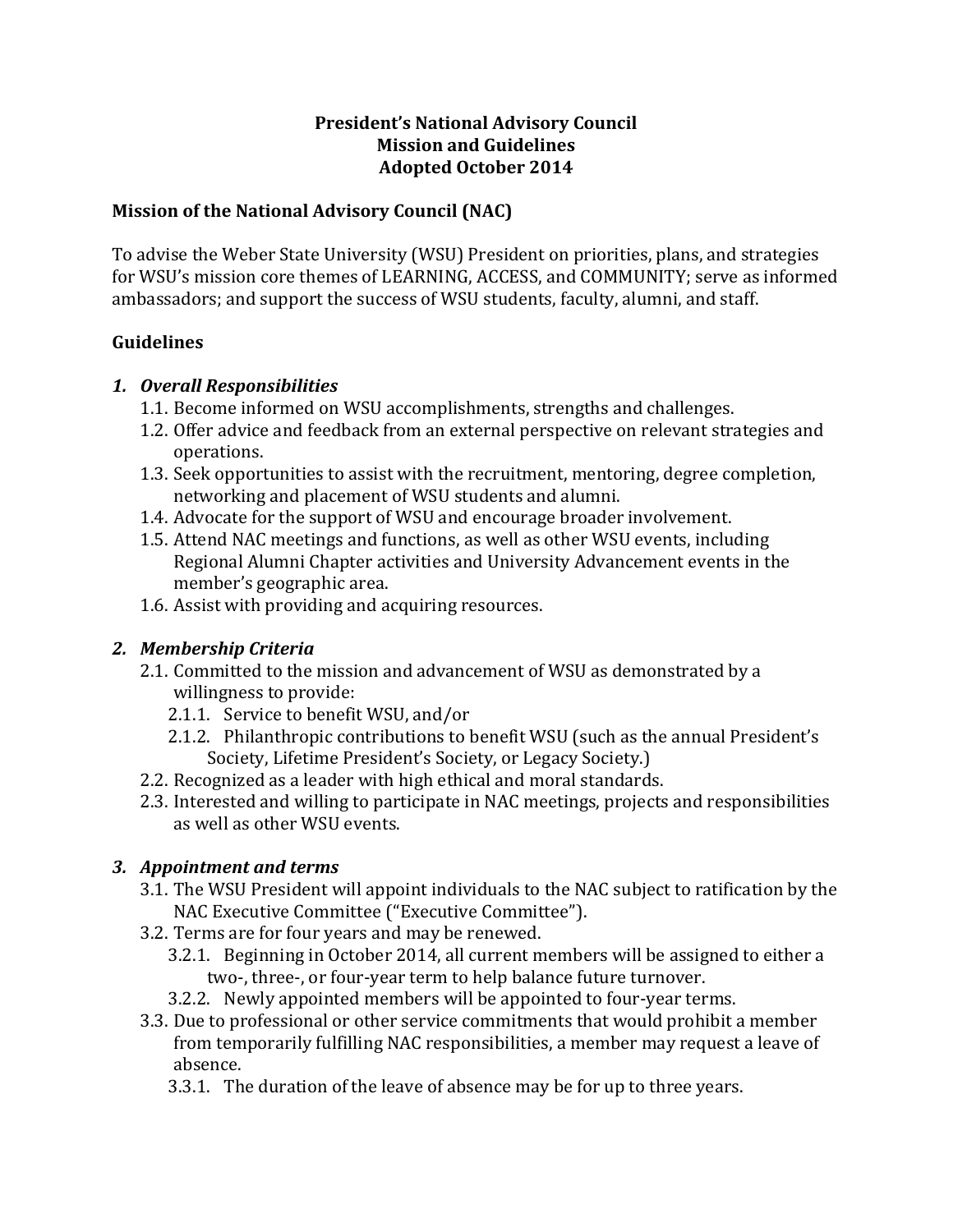WSU National Advisory Committee Mission and Guidelines Adopted October 9, 2014 Page 2 of 3

- 3.3.2. The WSU President will recommend action on leave of absence requests to the Executive Committee for their ratification.
- 3.4. Members may serve on specific committees that meet in conjunction with regular NAC meetings, or may serve in an at-large role without a committee assignment.
- 3.5. Should any member of the NAC be implicated in a serious crime or an act of unethical or dishonest activity, the WSU President and /or the NAC Executive Committee may remove this individual from membership on the NAC.
- 3.6. Following the completion of active service, members may, with the consent of the member and the WSU President, become part of the NAC Emeriti. NAC Emeriti will continue to be informed of WSU happenings and invited to WSU events.
	- 3.6.1. A representative of the NAC Emeriti will be appointed by the WSU President subject to ratification by the NAC Executive Committee to provide feedback on the involvement of NAC Emeriti members.
	- 3.6.2. NAC Emeriti may have occasional reunions, luncheons, or other events specifically for NAC Emeriti members.

## **4. Meetings**

- 4.1. General meetings will be held twice each year.
	- 4.1.1. Meetings will be scheduled once in the Fall and once in the Spring.
	- 4.1.2. These meetings will typically be held on a Friday for the better part of the day and may include committee meetings.
	- 4.1.3. Other optional events for NAC members to participate in may be arranged the day before, day after or evening of the general meeting.
- 4.2. In addition to general meetings, special meetings may be held on-campus, via technology, or off-campus from time to time.
- 4.3. The NAC may also schedule a retreat or meetings/events in other locales as may be determined by the WSU President in consultation with the Executive Committee.

# **5. Officers**

- 5.1. General officers for the NAC shall include a Chair and a Vice-chair.
	- 5.1.1. The WSU President shall appoint the Chair and Vice-chair, with the concurrence of the chair of the WSU Board of Trustees.
	- 5.1.2. The length of term for the Chair and Vice-chair shall be for two years and may be renewed.
- 5.2. Committee chairs shall be selected by the Chair of the NAC from among the membership of NAC.
	- 5.2.1. The terms of committee chairs shall be for two years and may be renewed.

# **6. Committees**

6.1. Ad Hoc committees may be established as determined by the WSU President in consultation with the Executive Committee.